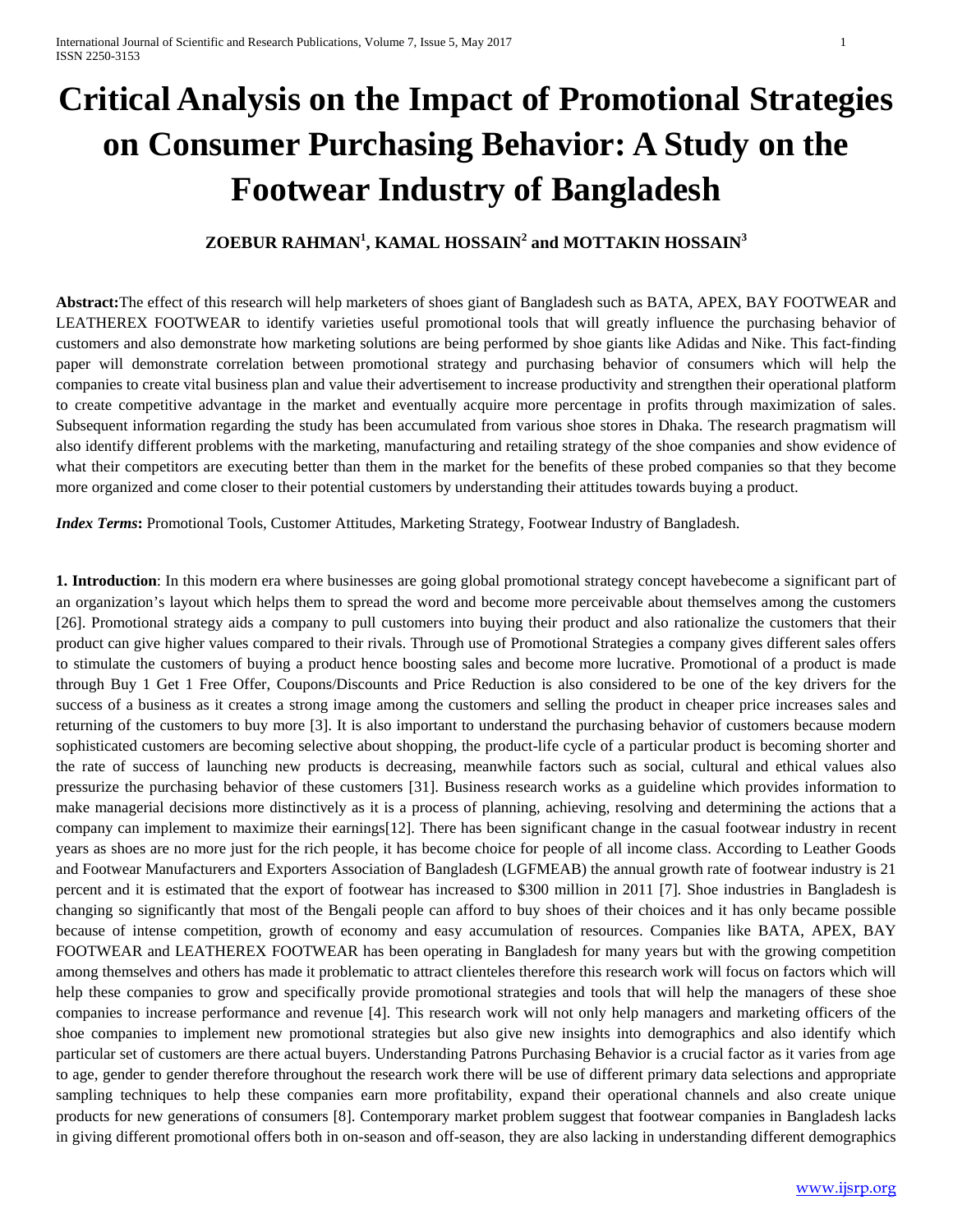and customer purchasing behavior as they does not follow proper marketing strategy. These companies are also inadequate in terms of creating new innovative products or implement critical strategies for modification of advertising [10]. To classify the use of Promotional Strategies to realize the purchasing behavior the author urges the following questions: (1) How to understand customer purchasing behavior in the growing economy of Bangladesh? (2) What are the different strategies of promotion and how to implement it which will assist companies to increase sales volume and profitability? To answer the research questions the study will be guided by the following objectives: (1) to identify different demographics, their purchasing behavior, and their product of choice and particular sets of sales offer which attracts patrons the most. (2) To produce relevant recommendation for the industry to achieve prosperity in the future. This particular investigation will prove to be beneficial for marketing officers and managers of footwear companies in Bangladesh. University Students, Scholars, Academic Professionals can also find the work favorable for studying purposes related to Marketing. If supervised adequately, this particular research work can help nourish the prospering footwear industry of Bangladesh [13].

**2. Literature Review:** Making businesses thriving is always challenging for the Owners and Marketing officers are always pressurized to identify new scopes to advertise and develop sales, due to rigorous competition and vast brands to choose from Customers are also becoming more prices conscious and looking-out to the best deals a Company has to offer [24]. Therefore shoe companies usually has to rely on complex and alluring Promotional Offers to ensure the patrons are keep coming towards them instead of their opponents in the market [26]. It is estimated that expenditure on sales promotion have increased by 600% as shoe companies are investing more money on promotions compared to advertising as this strategy is concerned to be more effective by top level management [6]. BATA and APEX being some of the biggest footwear companies of Bangladesh is losing its market shares to the rivals both in local and international market. Bangladesh is a country of emerging economy with various cultural influences, Income level of people are increasing and Bengali people are fond of buying new shoes on occasions such as POHELA BOISHAK, EID-UL-AZHA, EID-UL-FITR, Christmas etc. [22]. For example- During EID-UL-FITR, 2015 Apex gave 50% off in all their products, in a result the company was able to clear most of their stock, earn profitability and got the opportunity to store new products for the next season, Hence it is important to handle Promotional Strategies in a tactical approach rather than perspective[34] [2].

#### **Internal Factors:**

*Buy 1 Get 1 Free Offer:* For decades companies tried to identify new innovative ways of improve the sales of their low-demand products and one of the most prominent promotional strategy they used is Buy 1 Get 1 Free Offer. This strategy is undoubtedly most seen in the footwear sector as shoe companies use this particular strategy to clear out their old stocks with minimal profit and bring new inventory for the customers [5]. Being a progressing country this strategy proven to be very successful among Bengali society especially mid and lower class people. For example: Shoe companies and different high ends restaurants uses this strategy whether to clear the old stocks, investigate customer feedback or just to construct a good brand actualization among the purchasers [27].

*Coupons and Discounts:* Nowadays customers are moving away from promotions through coupons which gives them discounts on a specific set of merchandise because of obvious reasons such as customers tend to lose the coupon receipts and as these sort of coupons perish after a limited period of time it result in shopper not being able to use those effectively [1]. For example: In 2008, Pizza giant Dominos in Bangladesh used this strategy to induce more customers but was unsuccessful as the customers who bought the voucher faced problems regarding the time limitations in coupons and the company providing bad quality Pizza to the customers who presented them the coupons [3].

**Price Reduction:** Another famous promotional strategy that competitive company's uses to both endorse and increment the sales of their products is price reduction strategy. This strategy helps customers who are suffering from financial crisis the advantage of testing the product in the market and also assist organizations to increase their sales and clear off debts efficiently [11]. For example: In US during the Christmas season electronic companies offer reduced price on their products which is also known as Black Friday so that they can get rid of the unsold products and bring new ones to keep themselves competitive in the market. This strategy is also relevant for consumer goods as most of the products in this category has an expired dates therefore firms such as Wal-Mart, TESCO, Amazon, E-bay etc. promotes the products through price reduction strategy so that the commodities are sold before it lapses [14].

#### **External Factors:**

**Physical Surroundings:** It is an external factor that puts an impact on the sales of the products and also creates a platform to reach more customers. A company with more outlets means it is able to reach more potential customers and sell more of their products [17]. For example: Multinational companies such as Zara, Gucci, Japan Tobacco, Apple are opening new offices or sales outlets on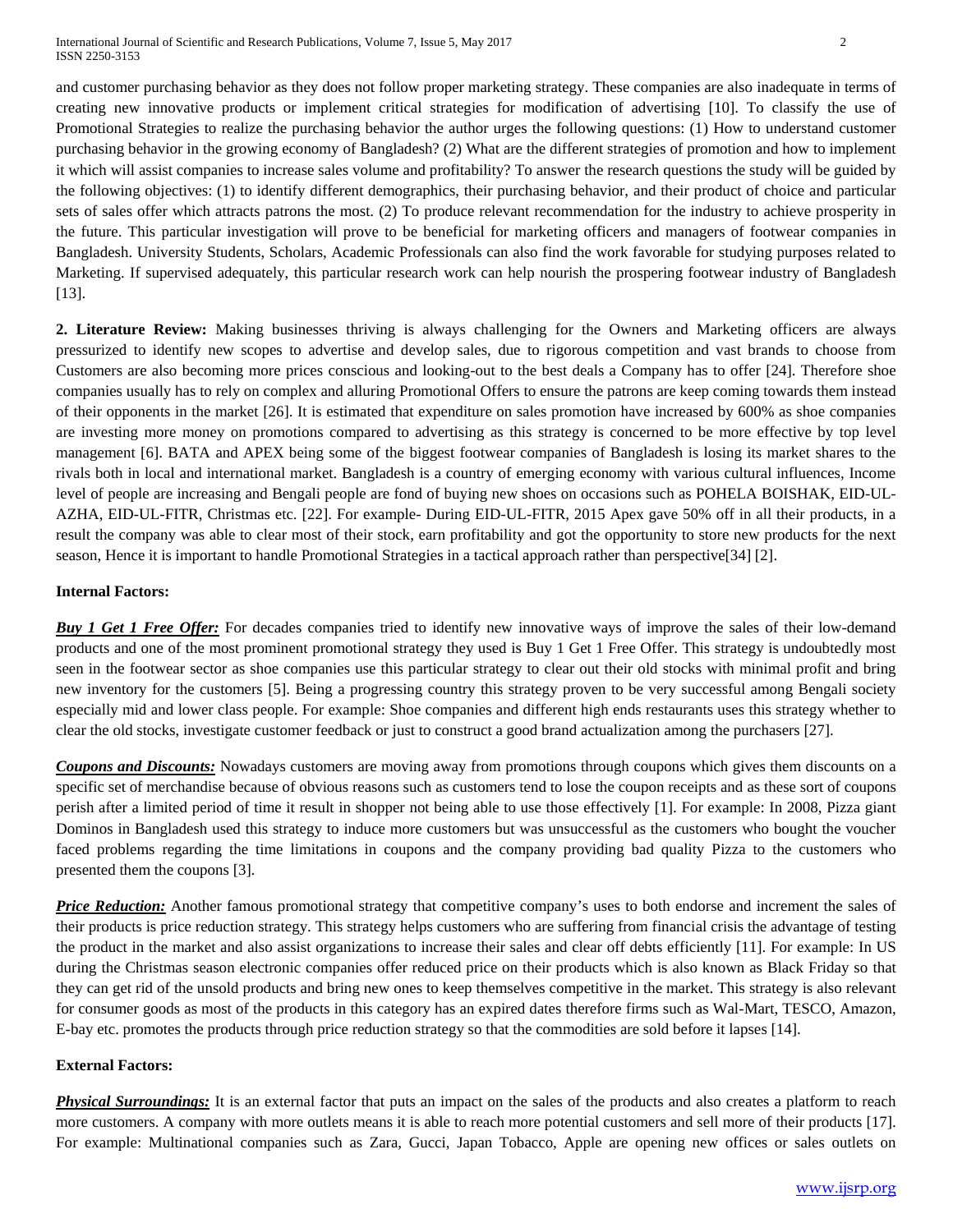International Journal of Scientific and Research Publications, Volume 7, Issue 5, May 2017 3 ISSN 2250-3153

different countries through Franchising or licensing to reach more prospective consumers and earn more profitability through the process and local companies like BATA is also expanding by opening new sales outlets on different districts of Bangladesh and it currently has around 302 outlets around the country to become more close to potential customers and increase both their revenue and income [21] [18].

*Speculation and Investments in Corporate Social Responsibilities of Bangladesh:* For Years researcher have argued that organizations must donate a decent amount of their earnings to the society and take care of the environment where they operate as effective CSR creates a positive impression towards the customers [33]. Footwear companies of Bangladesh must become more socially responsible such as donate money for education of poor children and plant trees to keep the environment clean because this particular industry produces huge amount of waste materials to devise their products therefore they must initiate different programs to ensure their customers that the companies are actually implementing something good for the country [29].

*Lawful Proceedings:*Adequate legal practices among firms is an important antecedent in order for businesses to increase persistent and also to spawn a positive characterization among the customers. Countries like Denmark, New Zealand and Sweden are known to be the best in terms of conducting businesses due to their least corrupt Government whereas Bangladesh has highly corrupted Government therefore it becomes hard to conduct or maintain a good business without dispensing bribes [23]. Moreover footwear companies in Bangladesh must also be aware that facing legal actions for creating environmental hazards by disposing waste materials of shoes directly in the river or street can actually jeopardize their brand image among the customers and result disturbance in sales [19].

## **3. Research Model and Hypothesis:**

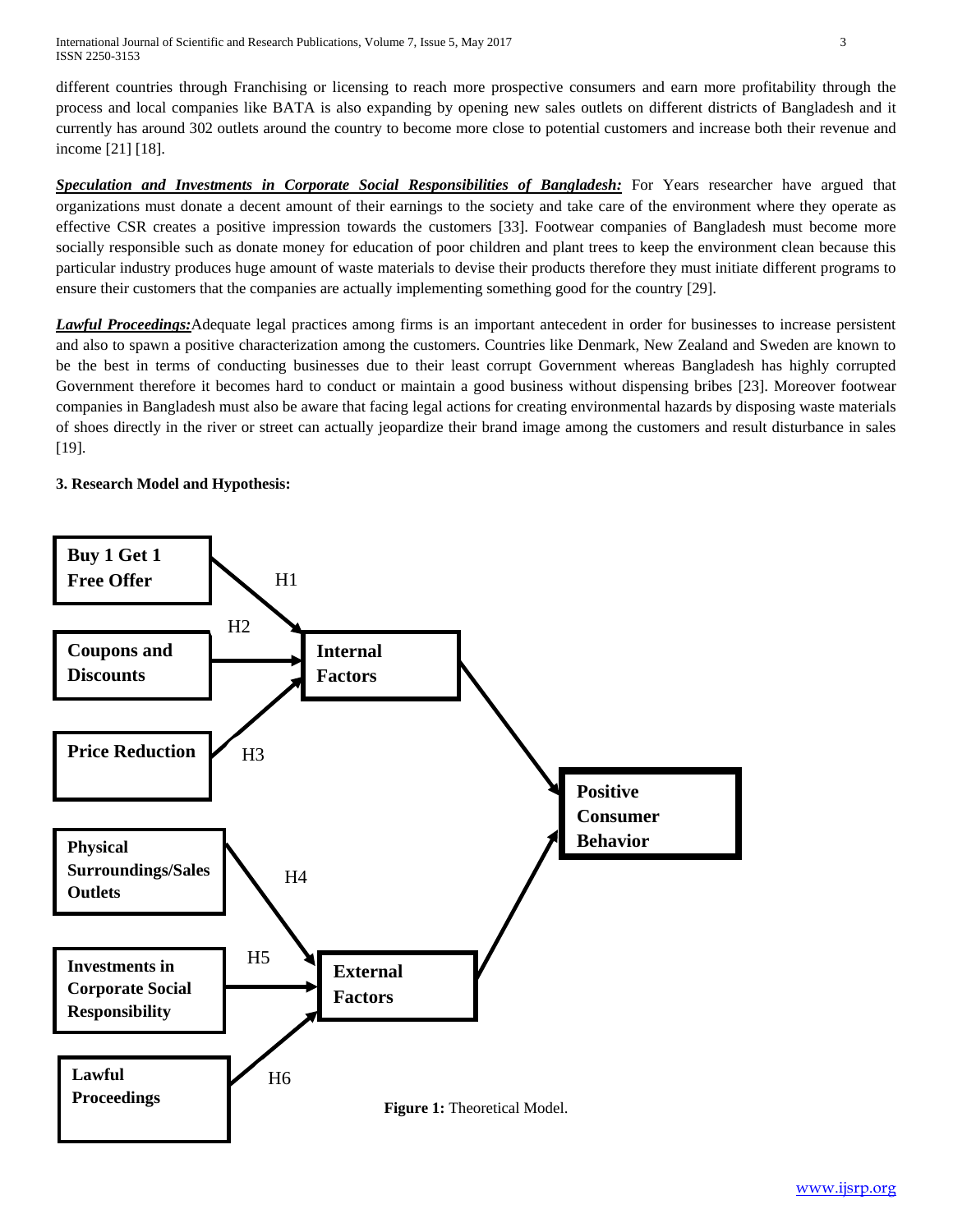**H1:** Predicts that Buy 1 Get 1 Free offer has Positive Impact on Consumer Behavior.

**H2:** Predicts that Coupons and Discounts have Positive Impact on Consumer Behavior.

**H3:** Predicts that Price Reduction in Product has Positive Impact on Consumer Behavior.

**H4:** Predicts that Physical Evidence or Sales Outlets have Positive Impact on Consumer Behavior.

**H5:** Predicts that Investments in Corporate Social Responsibility puts a Positive Impact on Consumer Behavior.

**H6:** Predicts thatproper legal practices sets a Concrete Impingement on Consumer Behavior.

**4. Research Methodology:** This research paper comprises the analysis of the interconnection between promotional strategies of shoe companies in the Footwear Industry of Bangladesh with correlation to its impact on consumer behavior. A survey method was implemented to allocate relevant information required for successful scrutiny of the study. A number of 150 customers of numerous preeminent stores such as Bata, Apex and Bay Footwear were randomly selected and requested to be a participant in the research and the objective of the study was also disclosed to them. The participants were distributed a total of 150 questionnaires illustrating 8 questions regarding the investigation and 120 valid and useful questionnaires were delivered back to the author which gave a response rate of approximately 70% (Percent). The participants consisted of individuals from different level of incomes and various educational backgrounds. The questions represented in the survey focused on understanding the influences of specified Internal and External Promotional factors on the Positive Consumer Behavior. The questions regarding the subject was designed using Likert scale (1= Strongly Agree, 2= Agree, 3= Neutral, 4= Disagree and 5= Strongly Disagree), through which, the respondents were requested to share a perceptible depth of their judgment on the predominant link between the components. Correlation and Regression analysis along with ANOVA Factor Analysis was used to measure the variables for each criterion.

## **5. Hypothesis Testing and Analysis:**

## **H1: Buy 1 Get 1 Free Offer**

| <b>Regression Statistics</b> |             |  |  |
|------------------------------|-------------|--|--|
| Multiple R                   | 0.814004085 |  |  |
| R Square                     | 0.66260265  |  |  |
| <b>Adjusted R Square</b>     | 0.550136867 |  |  |
| <b>Standard Error</b>        | 4.474249592 |  |  |
| <b>Observations</b>          |             |  |  |

**Table 1:** Predictors (Constant), Buy 1 Get 1 Free Offer.

Through the analysis the author identified that the regression or  $R = 0.66$  or 66% whereas adjusted R square = 0.55 or 55% which eventually states a positive variation among the variables.

| Table 2: ANOVA Single Factor Analysis. |  |  |
|----------------------------------------|--|--|
|----------------------------------------|--|--|

| <b>ANOVA</b> |    |             |             |          |                |
|--------------|----|-------------|-------------|----------|----------------|
|              | DF | ມມ          | Mean Square |          | Significance F |
| Regression   |    | 117.9432718 | 117.9432718 | 5.891593 | 0.093558936    |
| Residual     |    | 60.05672823 | 20.01890941 |          |                |
| Total        |    | 178         |             |          |                |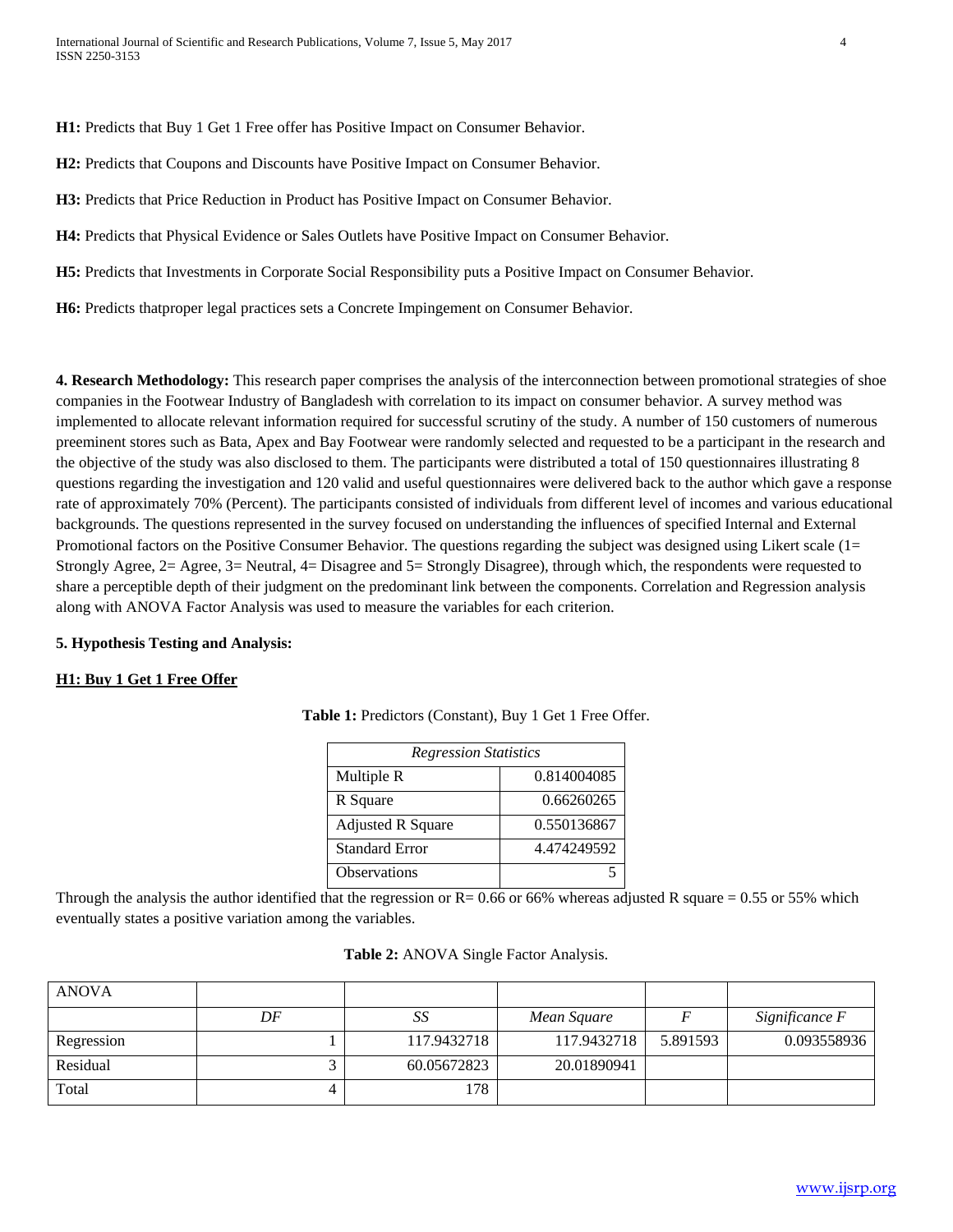With regard to the ANOVA table, the p-value of Sig-0.155 affirms the legitimacy of the regression model and proclaims it as highly significant at 1% level of confidence. Furthermore, the F-test is disregarded considering the assumption that the test represents the acceptance of the null hypothesis.

|                  | Coefficients | <b>Standard Error</b> | t Stat      | P-value        |
|------------------|--------------|-----------------------|-------------|----------------|
| Intercept        | 5.266490765  | 2.794073454           | 1.884879139 | $\pm 0.155941$ |
| No. of Customers | 0.197229551  | 0.081256032           | 2.427260443 | 0.093559       |

|  |  |  | Table 3: Coefficients and P-Value Analysis. |
|--|--|--|---------------------------------------------|
|--|--|--|---------------------------------------------|

*Hereafter, the null hypothesis (H0) is discarded and the alternative hypothesis (H1) is accepted.*

Moreover, the p-values observed above ( $Sig = 0.15$  and 0.09) certify the degree of acceptation between the tested variables at a deserving 1% level, which is also disclosed by the t-stat (Buy 1 Get 1 Free Offer = 5.891) satisfying t> (-/+) 2. On a parallel note, the coefficient 5.266 suggests that there is a strong positive correlation between Buy 1 Get 1 Free Offer and Behavior of Consumers.For years, shoe companies are clearing out their stocks of old products by giving away Buy 1 Get 1 Free Offer which resulted to be very relevant for the ongoing demand of getting something free for a particular purchase. It not only helps a company to boost their sales but also create a group of loyal customers who are eager to buy more from these companies [16]. Nonetheless, experimental evidence support the understanding that an enlarging number of consumers tend to buy products from companies that increases their Buy1 Get 1 Free Offer and takes a significant role in promoting of the products for the shoe companies [9].

## **H2: Coupons and Discounts**

| Table 4: Predictors (Constant), Coupons and Discounts. |  |
|--------------------------------------------------------|--|
|--------------------------------------------------------|--|

| <b>Regression Statistics</b> |             |  |  |
|------------------------------|-------------|--|--|
| Multiple R                   | 0.958399443 |  |  |
| R Square                     | 0.918529493 |  |  |
| <b>Adjusted R Square</b>     | 0.891372657 |  |  |
| <b>Standard Error</b>        | 7.683681477 |  |  |
| <b>Observations</b>          |             |  |  |

Through the analysis the author justify that the regression or  $R = 0.91$  or 91% whereas adjusted R square = 0.89 or 89% which eventually states a positive variation among the variables.

## **Table 5:** ANOVA Single Factor Analysis.

| <b>ANOVA</b> |    |             |                |          |                |
|--------------|----|-------------|----------------|----------|----------------|
|              | DF | SS          | Mean<br>Sauare |          | Significance F |
| Regression   |    | 1996.883117 | 1996.883       | 33.82314 | 0.010121709    |
| Residual     |    | 177.1168831 | 59.03896       |          |                |
| Total        |    | 2174        |                |          |                |

With regard to the ANOVA table, the p-value of Sig-0.08 affirms the authority of the regression model and proclaims it as highly significant at 1% level of confidence. Furthermore, the F-test is disregarded considering the assumption that the test represents the acceptance of the null hypothesis. However the t stat and intercept shows negative results.

|  |  |  | Table 6: Coefficients and P-Value Analysis. |
|--|--|--|---------------------------------------------|
|--|--|--|---------------------------------------------|

|                       | Coefficients | <b>Standard Error</b> | t Stat     | P-value  |
|-----------------------|--------------|-----------------------|------------|----------|
| Intercept             | -22.7012987  | 8.734449353           | $-2.59905$ | 0.080442 |
| Coupons and Discounts | 8.051948052  | 1.384503299           | 5.815767   | 0.010122 |

*Hereafter, the null hypothesis (H0) is kept as the analysis shows negative results.*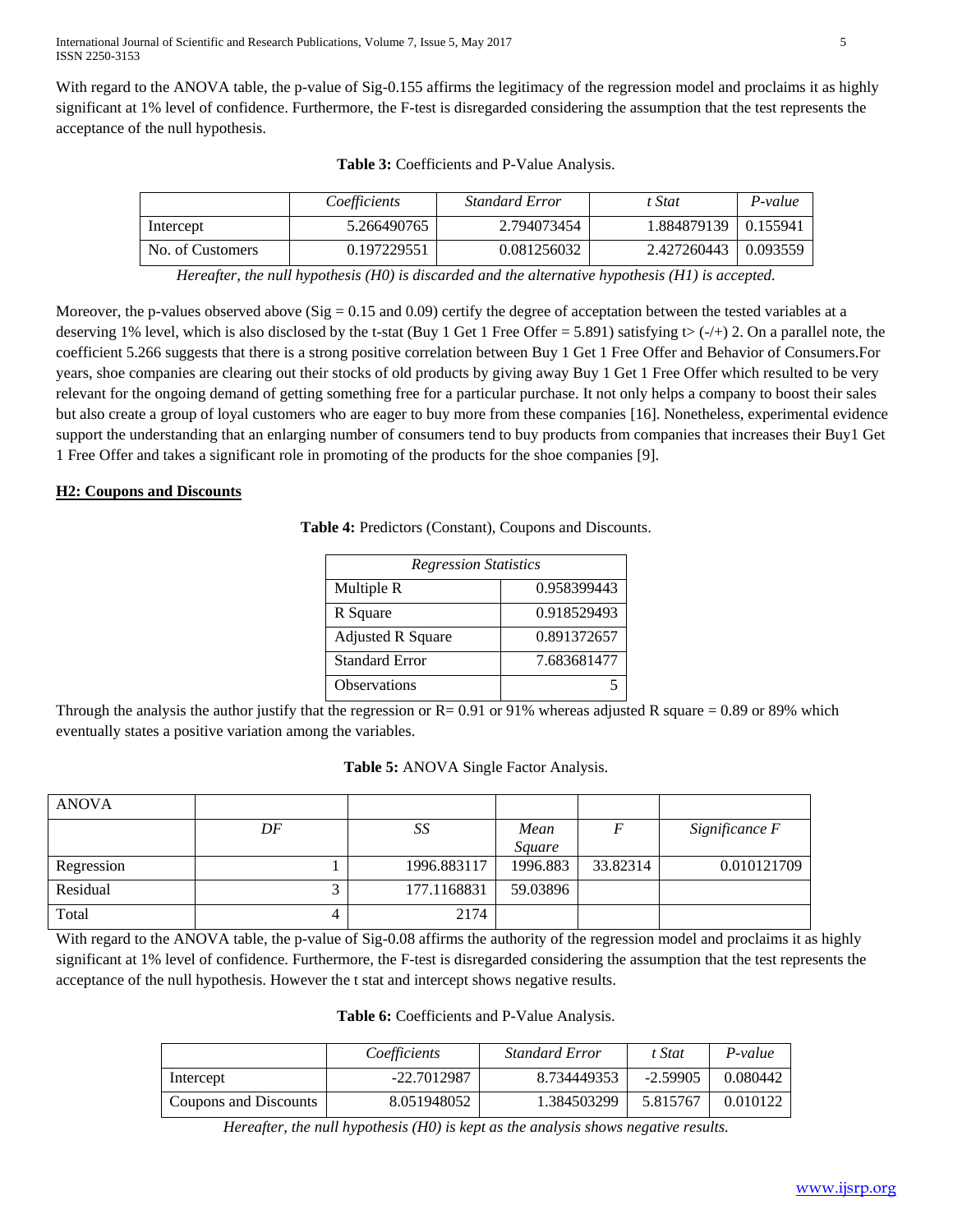International Journal of Scientific and Research Publications, Volume 7, Issue 5, May 2017 6 ISSN 2250-3153

Moreover, the p-values observed above ( $Sig = 0.08$  and  $(0.01)$  certify the degree of acceptation between the tested variables at a deserving 1% level, which is also disclosed by the t-stat (Coupons and Discounts= -22.7) dissatisfying  $\triangleright$  (-/+) 2. On a alongside note, the negative coefficient suggests that there is a strong negative correlation between Coupons/Discounts and Behavior of Consumers. Nowadays, Customers are moving away from Coupons/Discounts and more into other promotional offers such as Get 1 Free or Price Reduction offers as they find it irrelevant and old fashioned to use coupons to get some discounts and sometimes they also loses the coupon receipt. Therefore broad amount of discount on a particular product via coupon is required to keep the customers coming back to the stores [4].

## **H3: Price Reduction**

**Table 7:** Predictors (Constant), Price Reduction.

| <b>Regression Statistics</b> |             |
|------------------------------|-------------|
| Multiple R                   | 0.875911581 |
| R Square                     | 0.767221099 |
| <b>Adjusted R Square</b>     | 0.689628131 |
| <b>Standard Error</b>        | 2.932115407 |
| <b>Observations</b>          | 5           |

Through the analysis the author justify that the regression or  $R = 0.76$  or 76% whereas adjusted R square = 0.68 or 68% which eventually states a positive variation among the variables.

|  |  |  |  | Table 8: ANOVA Single Factor Analysis. |
|--|--|--|--|----------------------------------------|
|--|--|--|--|----------------------------------------|

| <b>ANOVA</b> |    |             |          |          |                |
|--------------|----|-------------|----------|----------|----------------|
|              | DF | SS          | Mean     |          | Significance F |
|              |    |             | Square   |          |                |
| Regression   |    | 85.00809772 | 85.0081  | 9.887766 | 0.051484603    |
| Residual     |    | 25.79190228 | 8.597301 |          |                |
| Total        |    | 110.8       |          |          |                |

With regard to the ANOVA table, the p-value of Sig-0.05 affirms the authority of the regression model and proclaims it as highly significant at 1% level of confidence. Furthermore, the F-test is disregarded considering the assumption that the test represents the acceptance of the null hypothesis.

| Table 9: Coefficient and P-Value Analysis. |  |
|--------------------------------------------|--|
|--------------------------------------------|--|

|                  | Coefficients | <b>Standard Error</b> | t Stat   | P-value  |
|------------------|--------------|-----------------------|----------|----------|
| Intercept        | 4.607631073  | 1.548911225           | 2.974755 | 0.058844 |
| No. of Customers | 0.108015372  | 0.03435077            | 3.144482 | 0.051485 |

*Hereafter, the null hypothesis (H0) is discarded and the alternative hypothesis (H3) is accepted.*

Moreover, the p-values observed above (Sig =  $0.05$  and  $0.051$ ) certify the degree of acceptation between the tested variables at a deserving 1% level, which is also disclosed by the t-stat (Price Reduction= 4.60) satisfying  $\triangleright$  (-/+) 2. In terms of shoe companies in Bangladesh the customers are more into cheap but long lasting products compared to expensive products. Alongside positive correlation between the two variables suggest there is a strong relation between them as when the companies reduce the price of their products accordingly the number of customers gradually increases. Therefore reducing the price of the products especially in onseason or festivals companies can boost their sales and achieve competitive advantage in the shoe market of Bangladesh [28].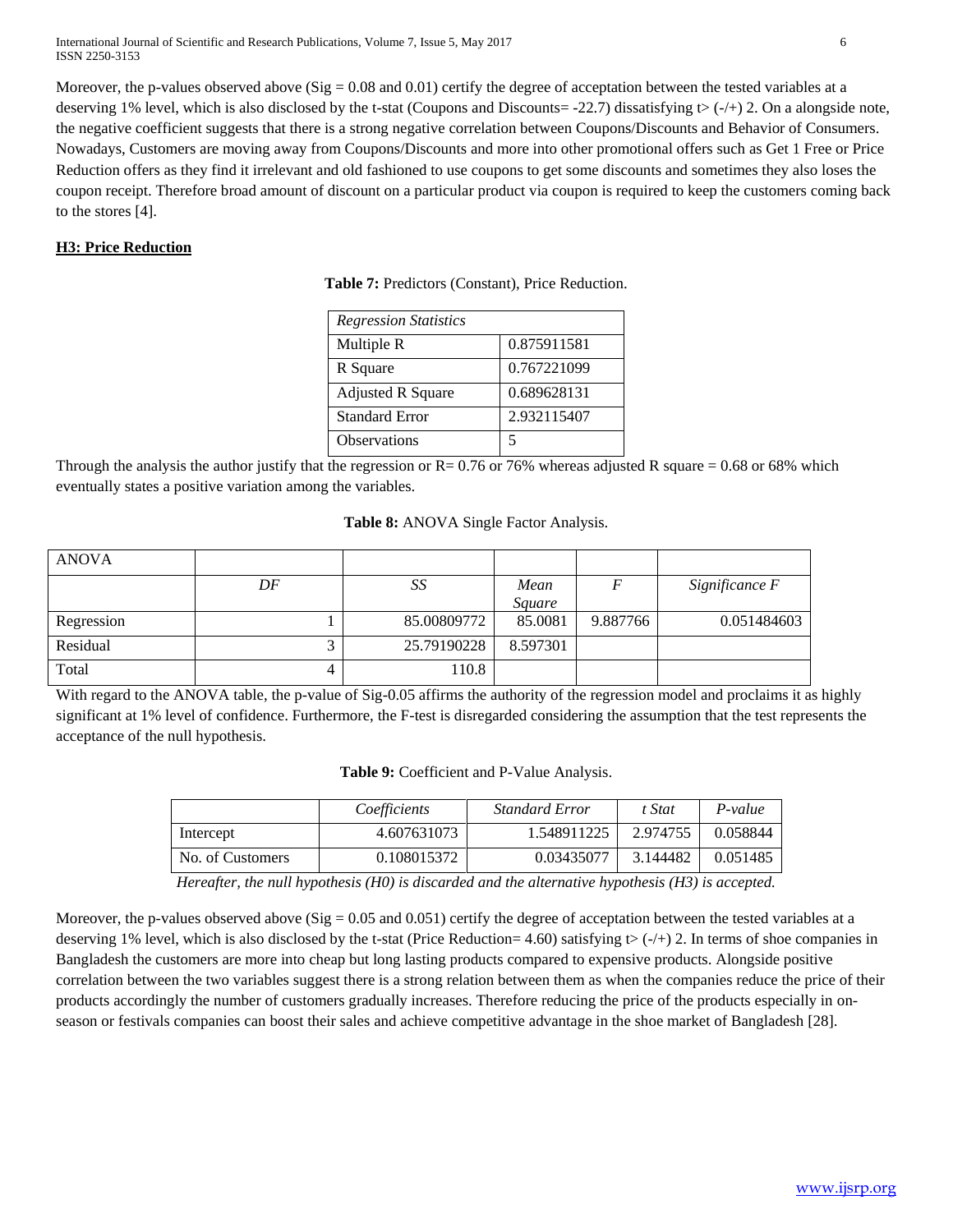## **H4: Physical Surroundings/ Sales Outlets**

| <b>Regression Statistics</b> |           |  |  |  |  |
|------------------------------|-----------|--|--|--|--|
| Multiple R                   |           |  |  |  |  |
| R Square                     |           |  |  |  |  |
| <b>Adjusted R Square</b>     |           |  |  |  |  |
| Standard Error               | 1.2019E16 |  |  |  |  |
| <b>Observations</b>          |           |  |  |  |  |

**Table 10:** Predictors (Constant), Physical Surroundings.

Through the analysis the author justify that the regression or  $R=1$  or 1% whereas adjusted R square  $= 1$  or 1% which eventually states a neutral variation among the variables.

| <b>Standard Error</b>                           | 1.2019E16 |  |
|-------------------------------------------------|-----------|--|
| <b>Observations</b>                             |           |  |
| e regression or $R-1$ or $1\%$ whereas adjusted |           |  |

| Table 11: ANOVA Single Factor Analysis. |  |  |  |  |
|-----------------------------------------|--|--|--|--|
|-----------------------------------------|--|--|--|--|

| <b>ANOVA</b> |    |             |             |               |                |
|--------------|----|-------------|-------------|---------------|----------------|
|              | DF | SS          | Mean Square |               | Significance F |
| Regression   |    |             |             | $3.461E + 32$ | 2.88893E-33    |
| Residual     |    | 2.88893E-32 | 1.44447E-32 |               |                |
| Total        |    |             |             |               |                |

With regard to the ANOVA table, the p-value of Sig-1.34 affirms the authority of the regression model and proclaims it as highly significant at 1% level of confidence. Furthermore, the F-test is disregarded considering the assumption that the test represents the acceptance of the null hypothesis.

**Table 12:** Coefficient and P-Value Analysis.

|                | Coefficients | <b>Standard Error</b> | t Stat      | $P-value$ |
|----------------|--------------|-----------------------|-------------|-----------|
| Intercept      | 1997.9       | 7.3345E-16            | 2.72398E+18 | 1.348E-37 |
| No. of Outlets | 0.05         | 2.68744E-18           | 1.86051E+16 | 2.889E-33 |

*Hereafter, the null hypothesis (H0) is discarded and the alternative hypothesis (H4) is accepted.*

Moreover, the p-values observed above (Sig  $= 1.34$  and 2.88) certify the degree of acceptation between the tested variables at a deserving 1% level, which is also disclosed by the t-stat (Physical Surroundings=1997.9) satisfying  $\leftrightarrow$  (-/+) 2. Alongside, the two variables shows very strong correlation with each other states that number of customers eventually increases with number of outlets of a company. Having more stores means the company is expanding into different areas, reaching more customers and capturing more sales for the company. Therefore the author completely agrees with the hypothesis of physical surrounding/outlets [10].

## **H5: Investments in CSR**

**Table 13:** Predictors (Constant), Investments in CSR.

| <b>Regression Statistics</b> |             |  |  |
|------------------------------|-------------|--|--|
| Multiple R                   | 0.986393924 |  |  |
| R Square                     | 0.972972973 |  |  |
| <b>Adjusted R Square</b>     | 0.963963964 |  |  |
| <b>Standard Error</b>        | 0.300150113 |  |  |
| <b>Observations</b>          |             |  |  |

Through the analysis the author identified that the regression or  $R = 0.97$  or 97% whereas adjusted R square = 0.96 or 96% which eventually states a positive variation among the variables.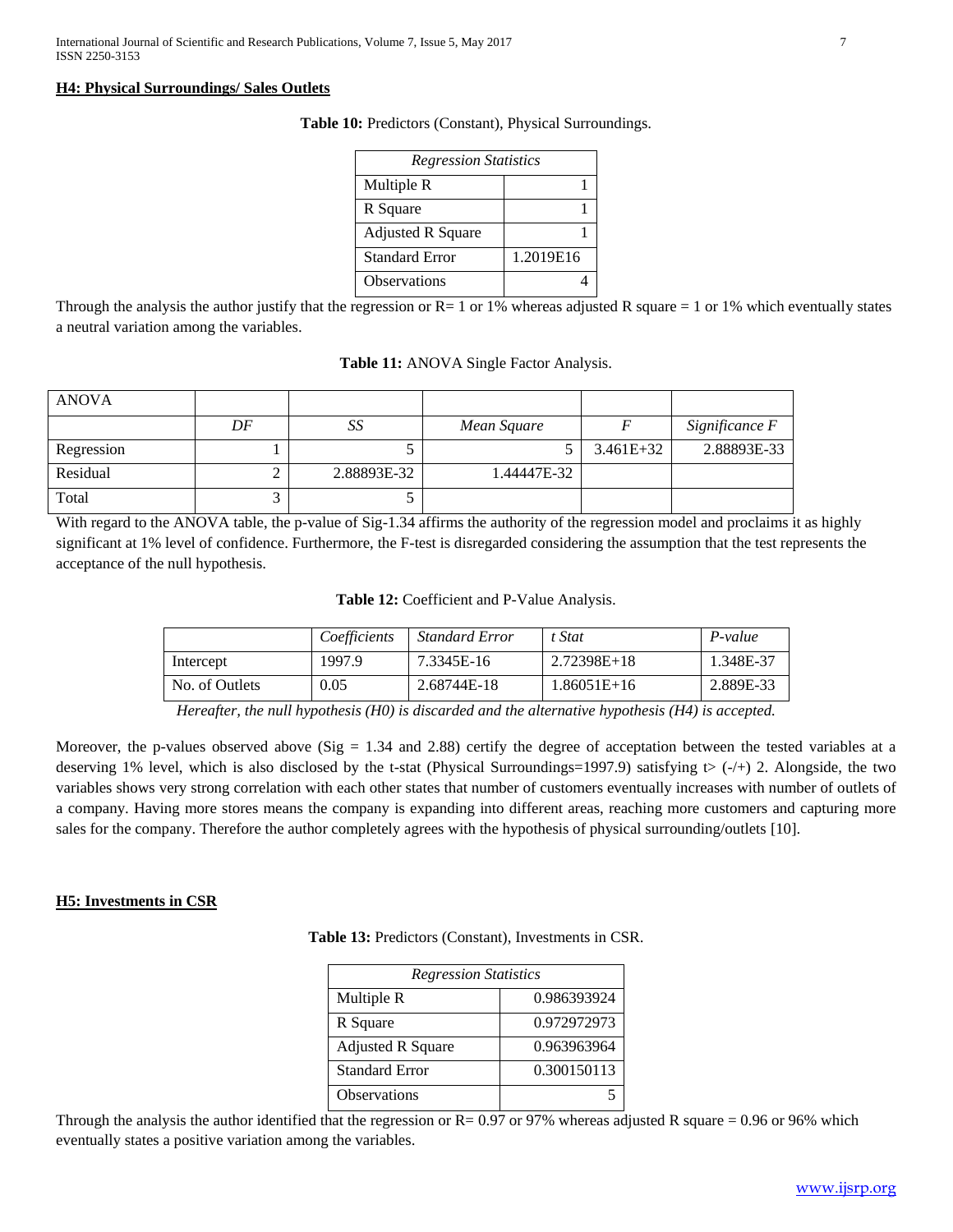## **Table 14:** ANOVA Single Factor Analysis.

| <b>ANOVA</b> |    |            |         |     |                |
|--------------|----|------------|---------|-----|----------------|
|              |    | SS         | ΜS      |     | Significance F |
|              | DF |            |         |     |                |
| Regression   |    | 9.72972973 | 9.72973 | 108 | 0.001901275    |
| Residual     |    | 0.27027027 | 0.09009 |     |                |
| Total        | 4  | 10         |         |     |                |

With regard to the ANOVA table, the p-value of Sig-1.21 affirms the legitimacy of the regression model and proclaims it as highly significant at 1% level of confidence. Furthermore, the F-test is disregarded considering the assumption that the test represents the acceptance of the null hypothesis.

|  |  |  | Table 15: Coefficients and P-Value Analysis. |
|--|--|--|----------------------------------------------|
|--|--|--|----------------------------------------------|

|                    | Coefficients | <b>Standard Error</b> | t Stat   | P-value  |
|--------------------|--------------|-----------------------|----------|----------|
| Intercept          | 2005.594595  | 0.354112505           | 5663.721 | 1.21E-11 |
| Investments in CSR | 1.62162E-05  | 1.56041E-06           | 10.3923  | 0.001901 |

*Hereafter, the null hypothesis (H0) is discarded and the alternative hypothesis (H1) is accepted.*

Moreover, the p-values observed above  $(Sig = 1.21$  and  $(0.001)$  certify the degree of acceptation between the tested variables at a deserving 1% level, which is also disclosed by the t-stat (Investments in CSR = 1.621) satisfying  $\triangleright$  (-/+) 2. On a lateral note, the coefficient 2005.5 theorize that there is a strong positive correlation between Investments in CSR and Behavior of Consumers.Experimentation testimonial reinforce that Companies who invest more in social responsibilities has higher probability of soliciting more customers to buy their products [33].

## **H6: Lawful Proceedings**

## **Table 16:** Predictors (Constant), Lawful Proceedings.

| <b>Regression Statistics</b> |             |  |  |
|------------------------------|-------------|--|--|
| Multiple R                   | 0.996605645 |  |  |
| R Square                     | 0.993222811 |  |  |
| <b>Adjusted R Square</b>     | 0.990963748 |  |  |
| <b>Standard Error</b>        | 0.004676294 |  |  |
| <b>Observations</b>          |             |  |  |

Through the analysis the author identified that the regression or  $R = 0.99$  or 99% also adjusted R square = 0.99 or 99% which eventually states a positive variation or coequal among the variables.

| Table 17: ANOVA Single Factor Analysis. |  |  |  |  |
|-----------------------------------------|--|--|--|--|
|-----------------------------------------|--|--|--|--|

| <b>ANOVA</b> |    |             |             |          |                |
|--------------|----|-------------|-------------|----------|----------------|
|              | DF | Sδ          | ΜS          |          | Significance F |
| Regression   |    | 0.009614397 | 0.009614397 | 439.6614 | 0.000237273    |
| Residual     |    | 6.56032E-05 | 2.18677E-05 |          |                |
| Total        |    | 0.00968     |             |          |                |

With regard to the ANOVA table, the p-value of Sig-0.0049 affirms the legitimacy of the regression model and proclaims it as highly significant at 1% level of confidence. Furthermore, the F-test is disregarded considering the assumption that the test represents the acceptance of the null hypothesis.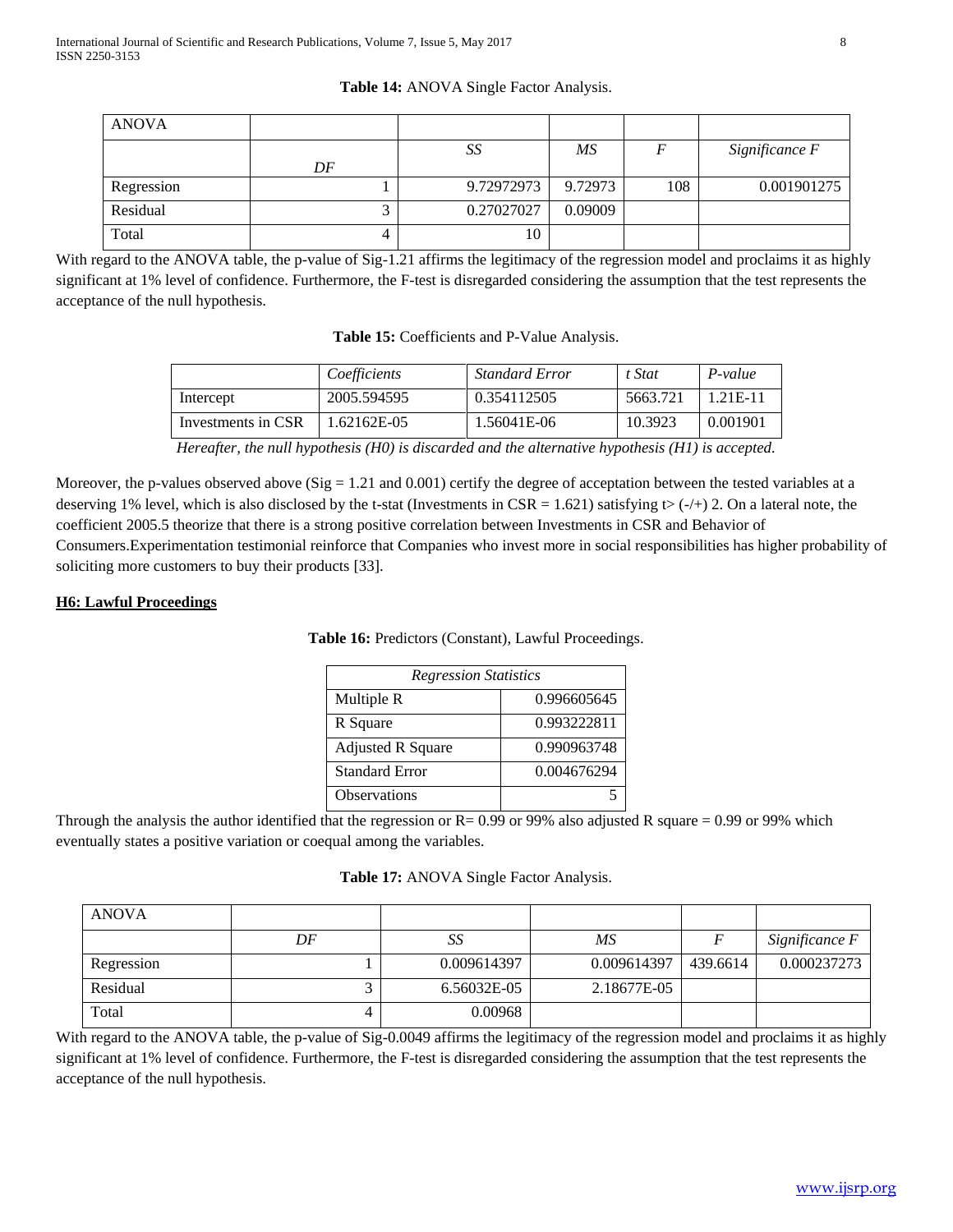|                    | Coefficients | <b>Standard Error</b> | t Stat       | P-value  |
|--------------------|--------------|-----------------------|--------------|----------|
| Intercept          | 0.11892323   | 0.015920176           | -7.469969528 | 0.004968 |
| Lawful Proceedings | 0.002447657  | 0.000116732           | 20.96810431  | 0.000237 |

**Table 18:** Coefficients and P-Value Analysis.

*Hereafter, the null hypothesis (H0) is discarded and the alternative hypothesis (H1) is accepted.*

Moreover, the p-values observed above  $(Sig = 0.0049$  and  $(0.0023)$  certify the degree of acceptation between the tested variables at a deserving 1% level, which is also disclosed by the t-stat (Lawful Proceedings = 0.0024) satisfying  $\triangleright$  (-/+) 2. On a lateral note, the coefficient 0.118 theorizes that there is a positive correlation between lawful proceedings and behavior of Consumers. Coping up with law and avoiding unlawful practices helps a company to become more efficient with their operations and also save hectic amount of money in terms of legal issues. Customers also tend to have an undeniable reaction towards these companies and lean towards buying their branded products [19].

## **6. Conclusion and Recommendations:**

The researcher identified various recommendations and marketing solutions for the footwear companies of Bangladesh which can help them to operate with more coordination and accomplish growth in the future. Throughout extensive research the author identified that international branches of BATA, BAY FOOTWEAR, APEX and LEATHEREX FOOTWEAR are more successful compared to their branches in Bangladesh more precisely due to currency exchange rates [20]. First of all these shoe companies need to adopt new technological changes in the market to achieve advancement and become more innovative with their products, operations, transaction and assemble of the resources which will gradually aid them to become more competent and procure competitive advantage in the market [27]. They can re-create their HR department and hire fresh University Graduates who have the knowledge to apply new techniques and identify more dependable ways to manage the business. Bangladesh origin shoe companies also need to become socially responsible and create eco-friendly products to establish a strong brand image [25]. These companies should rigorously motivate their marketing officers to conduct modern marketing research to find out the recent needs and wants of the customers and also reach for new advertising agencies to cope-up with latest advertisement trends that actually create an effective impression among their potential patrons [32]. They have to become more decentralized by opening more outlets outside the capital city of the country to reach more customers which will result an increase in volume of sales. Shoe companies might also extend their product line and create particular set of packages such as free money bags or belts with men formal shoes in reasonable prices to attract more working class people. By following this recommendations and suggestions the researcher believes footwear companies can achieve high rate of growth and sustain market leadership in the future [15].

## **7. Limitations of the study:**

Although this research will be beneficial for the footwear companies there are certain limitations that cannot be controlled such as political changes, research on particular age groups, natural disaster and new strategies implementation by the competitors. The people who will endeavor this research work must keep in mind about the uncertainties and should also remember there is always risk involved in this particular industry as new emerging products are constantly penetrating the market.

## **8. Amplitude for Added Research:**

The author identified that there is scope for supplementary research on the selective topic and the problems associated with this research. Researchers have various options to conduct further research such as on Green Marketing Strategies, Human Resource Strategies, Leadership and Organizational Culture associated with the footwear companies of Bangladesh. Furthermore more scrupulous research on broad audiences is also hypothetical in terms of understanding the percussion of promotional strategies on consumer behavior and management to clear out more dubiousness and confusion regarding the proposed problems.

## **References:**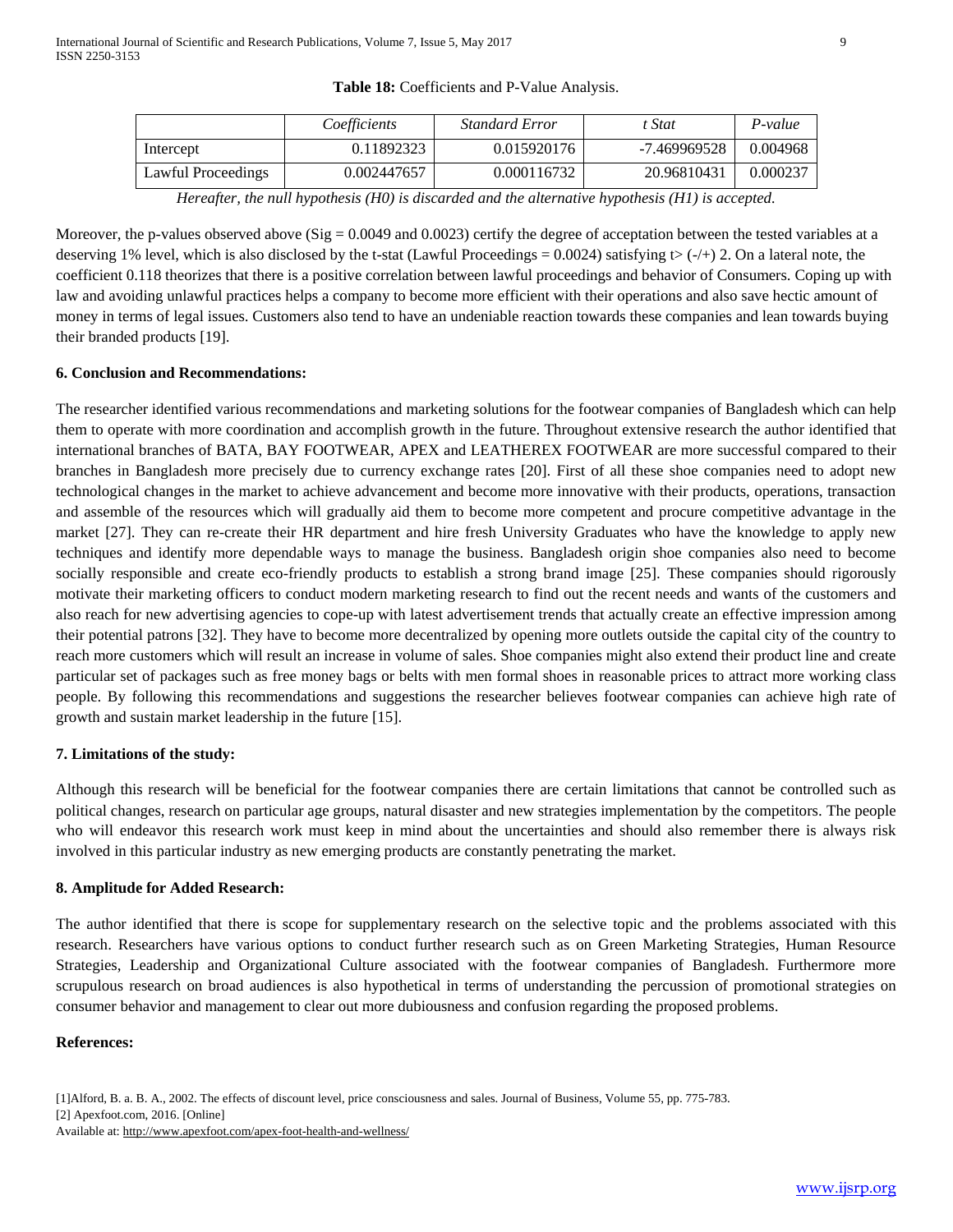International Journal of Scientific and Research Publications, Volume 7, Issue 5, May 2017 10 ISSN 2250-3153

[3] Bahuguna, V. a. S. R., 2012. Exploring Promotional Mix In Indian Rural Market: (Case Study Of FMCG Brands).. *International Journal of Management Research and Reviews,* 9(2), pp. 1599-1618.

[4] Bakht, N. A. a. Z., 2010. *Leather Footwear Industry in Dhaka: A Case Study,* s.l.: Bangladesh Institute of Development Studies.

[5] Banerjee, S., 2009. Effect of product category on promotional choice: comparative study of discounts and freebies.. *Management Research News,* 2(32), pp. 120- 131.

[6] Banister, E. a. H. M., 2004. Negative symbolic consumption and consumers' dive for self-esteem: The case of the fashion industry.. *European Journal of Marketing,*  7(38), pp. 850-868.

[7] BASIS, 2016. *BASIS Resource Center.* [Online] Available at: http://www.basis.org.bd/index.php/resource [Accessed 21 April 2016].

[8] Bell, A. B. a. E., 2011. *Business Research Methods.* 3rd ed. s.l.:Oxford University Press.

[9] Bivainiene, L., 2008. The Brand Image As An Element Of Brand Equity.. *Journal of social research,* pp. 22-31.

[10] Cameron, R. a. M.-A. J., 2011. The acceptance of mixed methods in business and management research.. *International Journal of Organizational Analysis,* 3(19), pp. 256-271.

[11] Carolyn, H. a. G.-W. C., 2011. How top performers achieve customer-focused market leadership.. *Strategy & Leadership,* 1(39), pp. 16-23.

[12] Coney, K. B. R. H. D., 2001. *Consumer Behaviour: Building Marketing Strategy.,* Nevada: MCGreaw-Hill.

[13] Dudovskiy, John, 2016. *Research Methodology.* [Online] Available at: http://research-methodology.net/about-us/

[14] Entrepreneur Media, Inc., 2014. *Entrepreneur.com.* [Online] Available at: http://www.entrepreneur.com/article/204860

[15] Forbes.com LLC, 2016. [Online]

Available at: http://www.forbes.com/sites/naazneenkarmali/2014/08/27/bangladeshs-footwear-industry-is-making-tracks/#699ecdd63d62 [Accessed 06 March 2016].

[16] Fu, N., 2013. Exploring the performance effect of HPWS on professional service supply chain management.. *Supply Chain Management: An International Journal,*  18(3), pp. 292-307.

[17] Giacobbe, R. a. S. M., 2000. A comparative analysis of ethical perceptions in marketing research: U.S.A. vs. Canada.. *Journal of Business Ethics,* 3(27), pp. 229- 245.

[18] Gielens., F. S. a. K., 2015. Journal of Marketing Research. *Suppliers Caught in Supermarket Price Wars: Victims or Victors? Insights from a Dutch Price War.,* p. 784.

[19] Harris, B. a. J. J., 2010. Grasping Legal Holds What Organizations Need to Know.. *Information Management,* 5(44), pp. 20-24.

[20] Locander, W. H. F. L. D. a. S. J., 2002. Developing a Leadership-Rich Culture: The Missing Link to Creating a Market-Focused Organization.. *Journal of Market - Focused Management,* 2(5), pp. 149-163.

[21] Majumdar, R., 2012. Marketing Research. *Texts, Applications and Case sutdies,* p. 37.

[22] Masud, A. H. M. H. M. a. A. A. M. A. H., 2013. Developing country studies corporate social responsibility practices in garments sector of Bangladesh.. *A study of multinational garments,* 4(2), pp. 1-25.

[23] Montejo, B. A. J. G.-D. V. S. D. a. R. M., 2011. The Roles and Responsibilities Of International Organizations.. *American Society of International Law,* 1(2), pp. 343-363.

[24] Moschis, G. L. E. a. M. A., 2004. Targeting the mature market: opportunities and challenges.. *The Journal of Consumer Marketing,* 14(4), pp. 282-293.

[25] Orji, O. G., 2013. Major Classic Consumer Buying Behaviour Models: Implications for Marketing Decision-Making.. *Journal of Economics and Sustainable Development ,* pp. 164-171.

[26] Philip Kotler, K. L. A. K. a. M. J., 2012. *Marketing Management.* 13th ed. s.l.:Pearson Education.

[27] Price, C. a. M. A., 2006. The 12-Step Innovation Roadmap: How to Analyze and Prioritize New Business Ideas.. *Physician Executive,* 2(32), pp. 52-55.